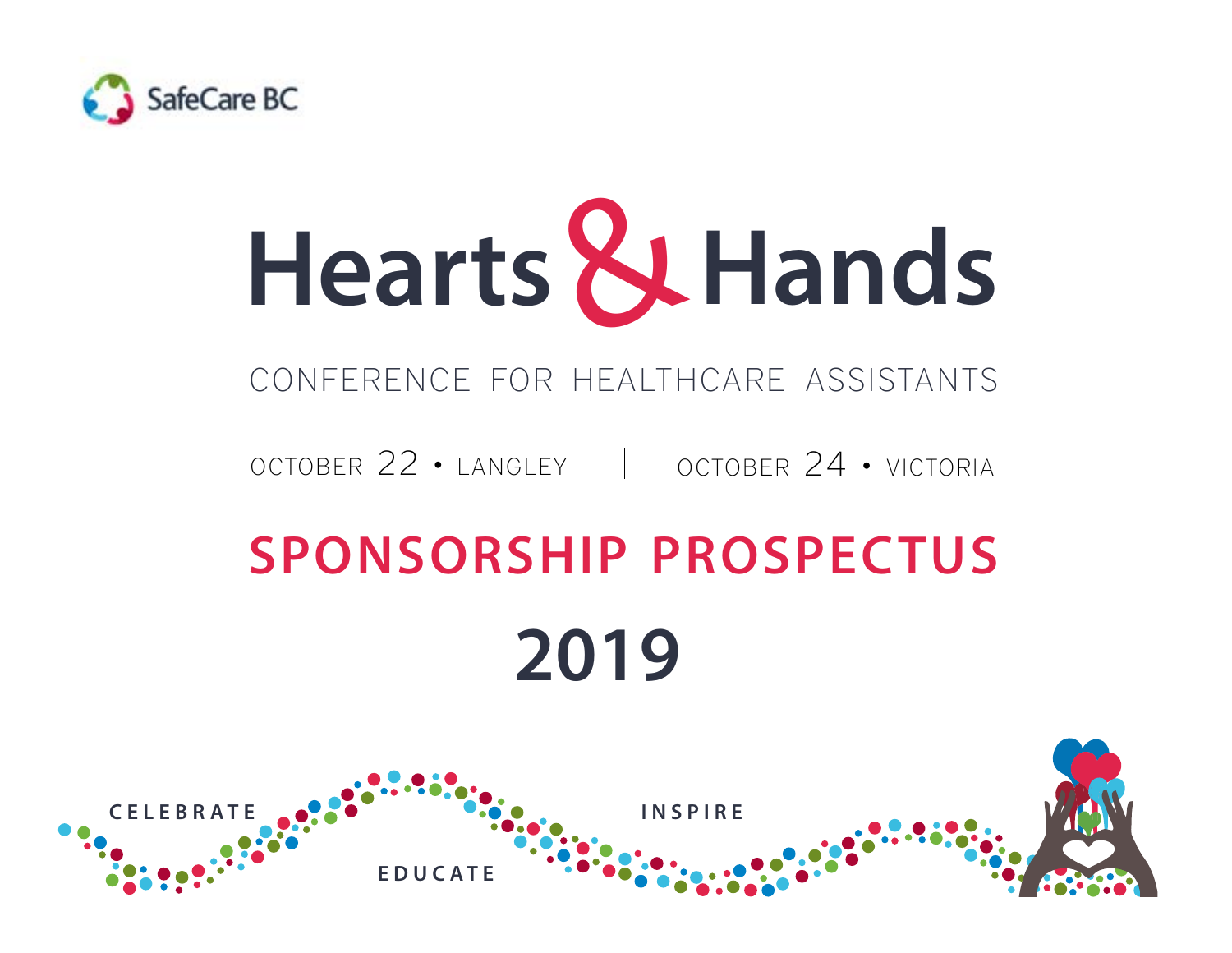**SafeCare BC is the health and safety association for 28,000 continuing care workers across BC, and we are inviting your organization to become our partner and sponsor the fourth annual Hearts and Hands Conference for Health Care Assistants.** 

#### **About the Conference**

Hearts and Hands is the premier annual conference for health care assistants in BC, with the goal of celebrating, educating, and inspiring. **Our 2019 conferences will be held at the Coast Hotel & Convention Centre Langley on October 22, and the Songhees Wellness Centre in Victoria on October 24.** The two events are expected to sell out, with almost 400 delegates in total.

Health care assistants work in our homes, hospitals, long-term care homes, and assisted living environments. They are the unsung heroes of our health care system. Unfortunately, they are also the most often injured workers in the province. These conferences are designed to celebrate the work of health care assistants and provide them with ideas and tools to keep them safe and healthy at work.

Your participation as a sponsor will not only show your support for the work health care assistants do in providing care in our society, but you will also be able to positively position your brand with delegates—the majority of whom are female. Your brand awareness will extend beyond the conferences, as your organization will receive recognition and promotion leading up to and following the events with our members.

#### **Keynote Presenter**

We are excited that Teepa Snow, a highly-sought after presenter and one of the world's leading advocates and educators for dementia care, will be the keynote at this year's conferences. Teepa's advocacy efforts led her to the development of the GEMS® dementia classification model and the Positive Approach® to Care training strategies. Teepa is an occupational therapist with 40 years of rich and varied clinical and academic experience. She presents with extraordinary expertise and humour to audiences throughout the world. In addition to the keynote, the conference will feature three breakout sessions.



## **PLATINUM \$5,000**

**The PLATINUM two-conference package** is an exclusive opportunity to partner with SafeCare BC and gain the maximum benefits from sponsorship of the 2019 Hearts and Hands conferences. The Platinum Sponsor will have high-brand exposposure leading up to and throughout the conferences.

What you get:

- **•** Introduce keynote speaker
- Company logo prominently displayed on all conference promotional materials
- Acknowledgement in the conference programs  $\bullet$
- Promotional item in the conference bags (sponsor to supply)
- Verbal acknowledgement during conferences
- Projection of logo during conferences
- Prominent logo placement on conference registration tables
- One exhibitor booth (\$500 value)
- Logo and link on conference website, and acknowledgement in social media posts
- Exclusive profile article in SafeCare BC e-newsletter (distribution: 1,350)
- Two conference registrations
- First right to sponsor the 2020 Hearts and Hands conferences at Platinum level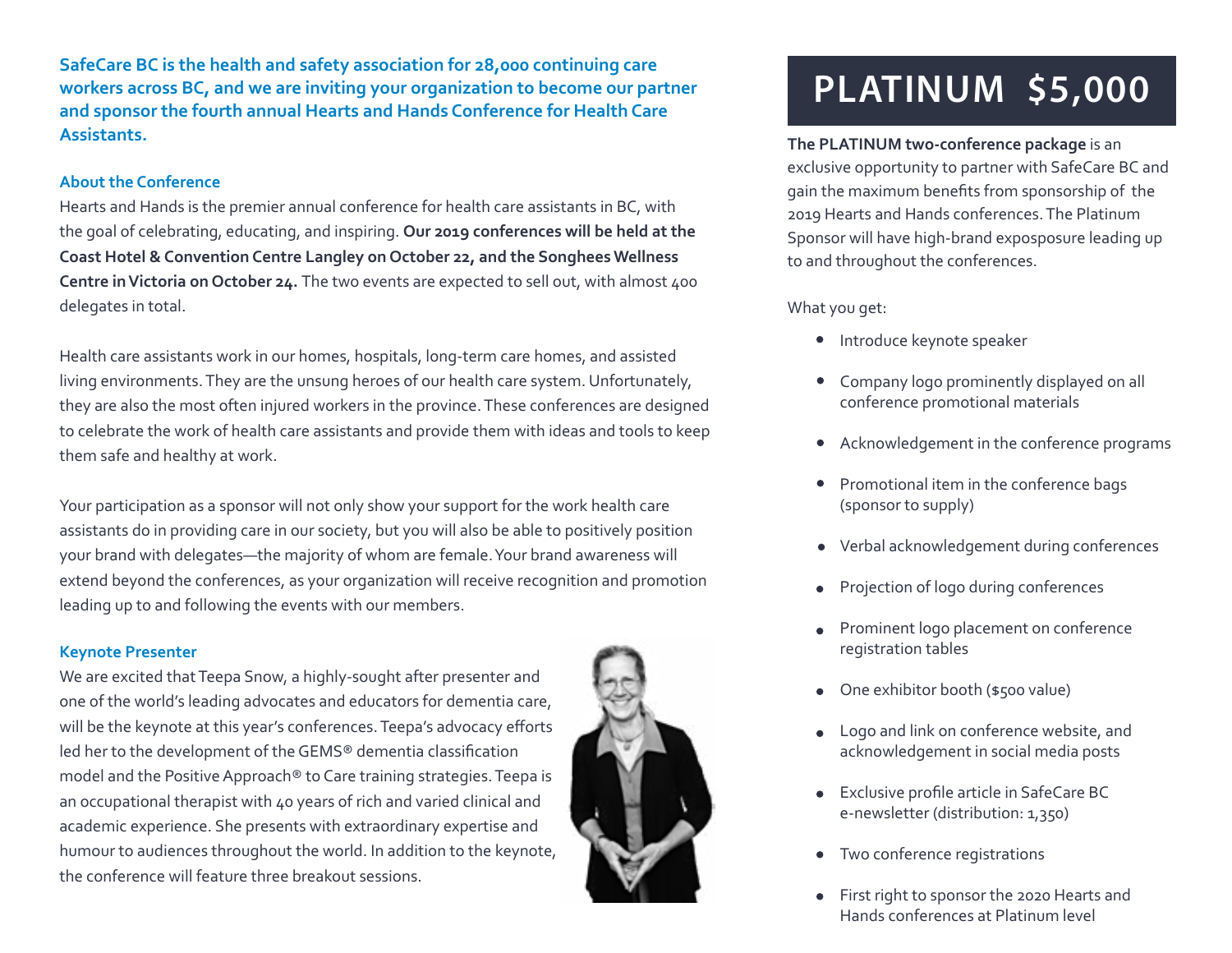## **GOLD \$3,000**

#### **2019 two-conference package What you get:**

- Maximum three sponsorships available
- Company logo prominently displayed on all  $\bullet$ conference promotional materials
- Acknowledgement in the conference programs  $\bullet$
- Promotional item in the conference bags
- Verbal acknowledgement during conferences  $\bullet$
- Projection of logo during conferences  $\bullet$
- Prominent logo placement on conference registration tables
- One exhibitor booth (\$500 value)  $\bullet$
- Logo and link on conference website  $\bullet$
- Acknowledgement in SafeCare BC e-newsletter  $\bullet$ (distribution: 1,350)
- Acknowledgement in social media posts  $\bullet$
- Two conference registrations  $\bullet$





## **SILVER \$1,500**

#### **2019 two-conference package What you get:**

- Maximum five sponsorships available
- Company logo prominently displayed on all conference promotional materials
- Acknowledgement in the conference programs
- Verbal acknowledgement during conferences
- Projection of logo during conferences
- Logo and link on conference website  $\bullet$
- One exhibitor booth (\$500 value)
- Acknowledgement in SafeCare BC e-newsletter (distribution: 1,350)
- Acknowledgement in social media posts  $\bullet$
- One conference registration

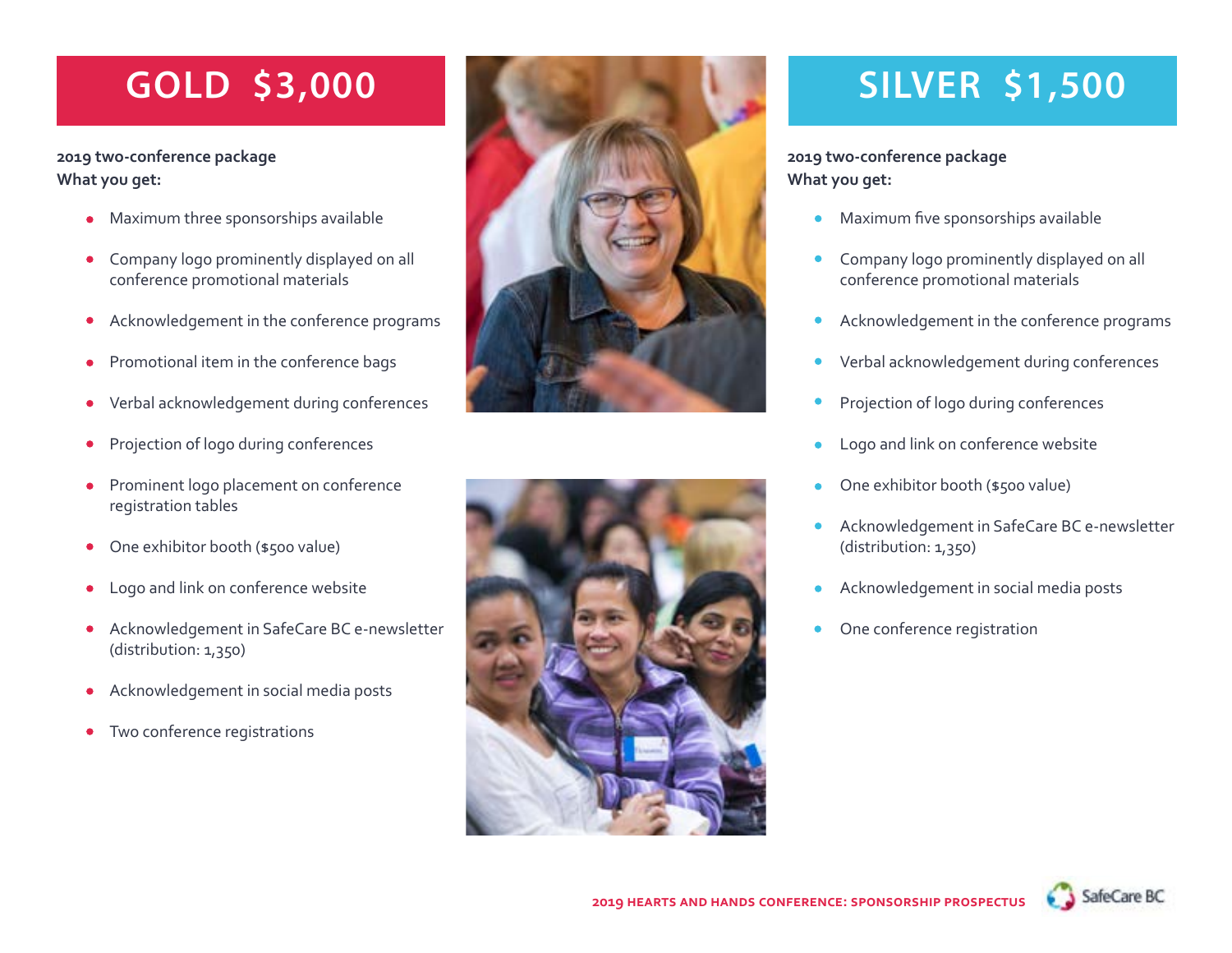## **BRONZE \$750**

**2019 two-conference package What you get:**

- Maximum eight sponsorships available
- Company logo prominently displayed on all conference promotional materials
- Acknowledgement in the conference programs
- Projection of logo during conferences
- Logo and link on conference website



## **LUNCH \$500 SINGLE CONFERENCE**

#### **What you get:**

- One sponsorship available per conference  $\bullet$
- Verbal announcement during plenary session
- Company representative announces table numbers for lunch
- Logo prominently displayed on catering tables  $\bullet$

## **BREAKFAST \$250 SINGLE CONFERENCE**

**What you get:**

- One sponsor available per conference
- Logo prominently displayed on catering tables  $\bullet$



#### **What you get:**

- One sponsor available per conference  $\bullet$
- Logo prominently displayed at coffee stations  $\bullet$

## **EXHIBITOR BOOTH \$500 SINGLE CONFERENCE**

#### **What you get:**

- Only a limited number of exhibitor booths will  $\bullet$ be available at both conferences.
- Premium exhibitor placement in main  $\bullet$ conference room with delegates
- Great brand exposure to 400 delegates  $\bullet$
- Up to two organization representatives per booth